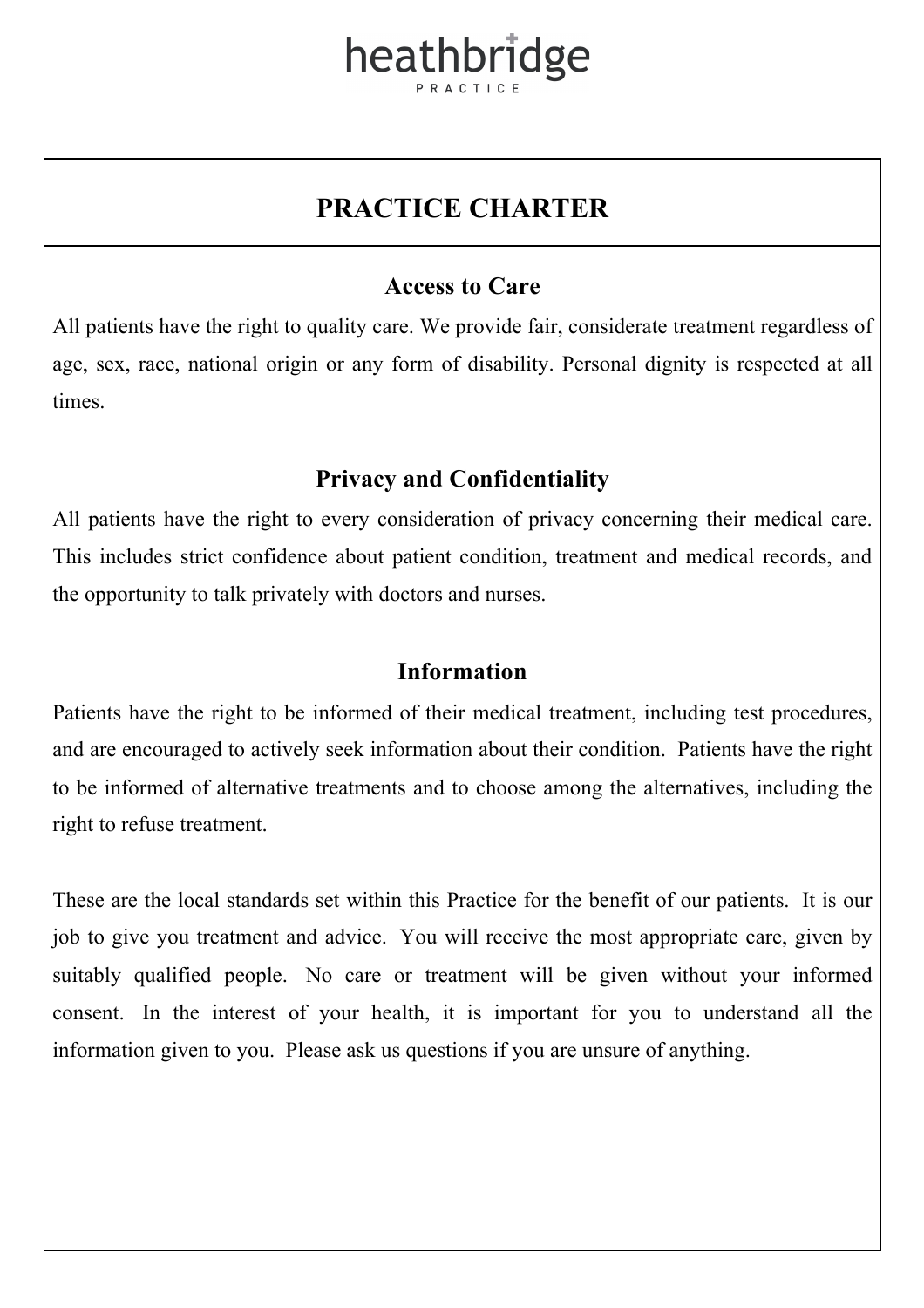# heathbridge

| <b>OUR RESPONSIBILITIES TO YOU</b>                                                                                                                                                                                                                                                                                                                                                               | YOUR RESPONSIBILITIES TO US                                                                                                                                                                                                                                                                                                                                                                                                            |
|--------------------------------------------------------------------------------------------------------------------------------------------------------------------------------------------------------------------------------------------------------------------------------------------------------------------------------------------------------------------------------------------------|----------------------------------------------------------------------------------------------------------------------------------------------------------------------------------------------------------------------------------------------------------------------------------------------------------------------------------------------------------------------------------------------------------------------------------------|
| <b>NAMES</b><br>The Administrative Staff's names will be available<br>upon request and are fully available on the practice<br>website www.heathbridgepractice.co.uk<br>The Doctors' and Nurses' Consulting rooms will have<br>name plates on the doors.                                                                                                                                          | Please let us know if any of your details change,<br>such as telephone number or address.                                                                                                                                                                                                                                                                                                                                              |
| <b>APPOINTMENTS</b><br>An appointment system operates.<br>If there is an anticipated delay of 30 minutes running<br>time, you will be kept informed.                                                                                                                                                                                                                                             | Please let us know as soon as possible if you are<br>unable to keep your appointment.<br>Please attend promptly for your appointment.                                                                                                                                                                                                                                                                                                  |
| <b>ACCESS</b><br>We will endeavour to meet the requirements that you<br>state for an appointment.<br>Routine appointments can be made a month in advance.<br>If made early, you will have an opportunity to choose<br>the Doctor and time.<br>In an emergency you will have access to a Doctor on<br>the same day.<br>You may request a home visit, if you are too ill to<br>attend the Surgery. | Please assess how soon you may need access to a<br>Doctor.<br>Please make return appointments well in advance<br>of the date you need to attend.<br>As resources are limited, please do not request a<br>consultation on the same day, unless you feel that<br>you do need to be seen.<br>You will be requested to give information to the<br>Reception Staff. Please comply with this, to<br>enable the Doctor to assess the urgency. |
| <b>TELEPHONE</b><br>We try to answer the telephone promptly.<br>Telephone messages may be left for the doctors and the<br>nurses. However, please remember that calls may not<br>always be returned on the same day.                                                                                                                                                                             | Please keep your call brief and avoid calling<br>during peak morning times, for matters that could<br>wait until later in the day.                                                                                                                                                                                                                                                                                                     |
| <b>TEST RESULTS</b><br>If authorised by the Doctor, results will be given out<br>over the telephone.                                                                                                                                                                                                                                                                                             | Please telephone for results as the time specified.                                                                                                                                                                                                                                                                                                                                                                                    |